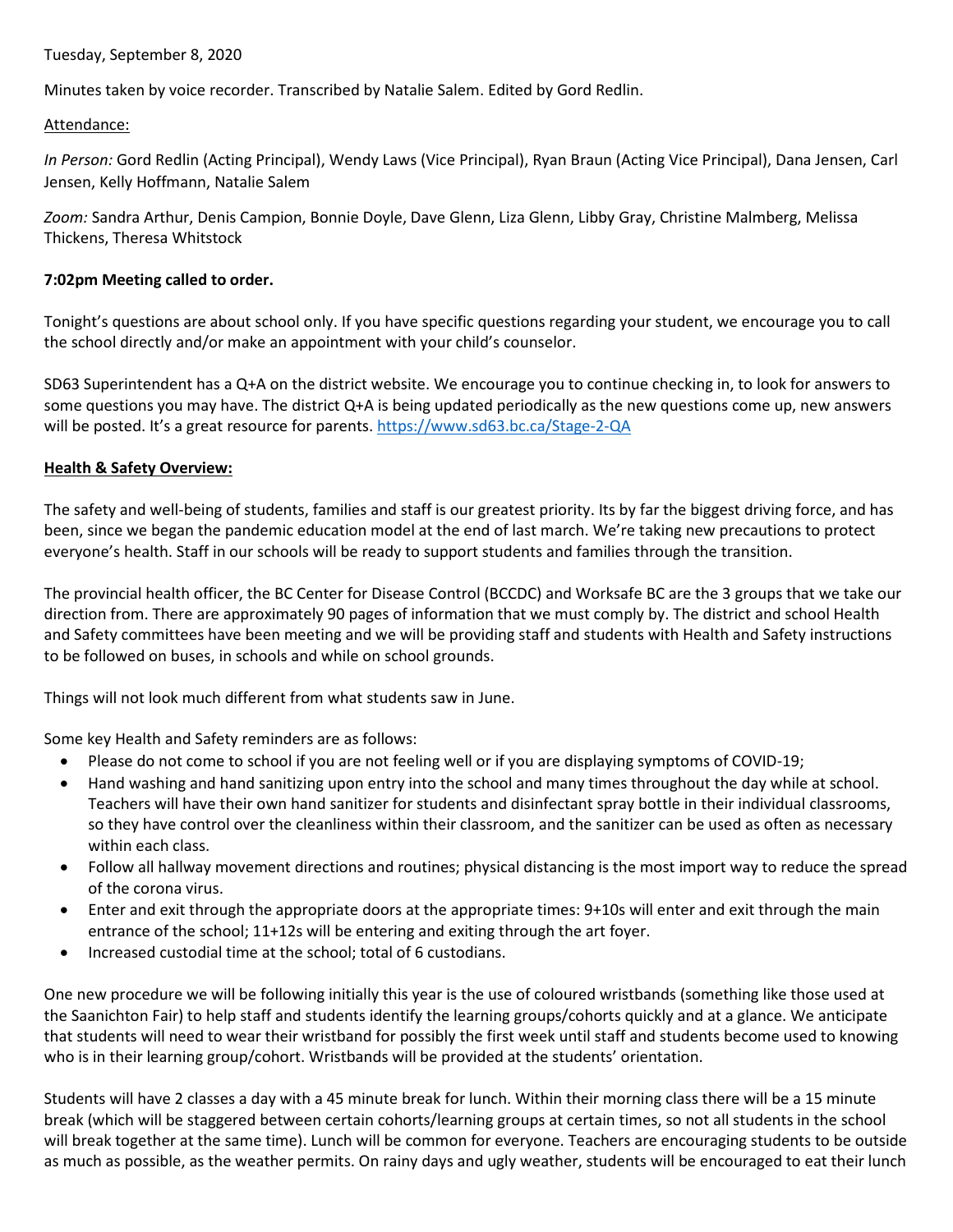in their first block morning class. There will also be different cohort areas setup within the school for students to mix and mingle within their cohorts - outside the classroom, but still indoors. We are reminding students that if you are not in the same cohort, to respect social distancing and remain 6 feet (2 metres) apart when intermingling. The second or afternoon class will have a short 5 minute break much the same as their used to be a 5 minute break between classes in the afternoon in the semester system.

We know there are lots of perspectives on the use of PPEs (personal protection equipment, ex: masks, shields, etc). Stelly's students and staff have always been community-minded: as such, we anticipate many will choose to wear personal protective equipment regardless of the mandate. While the use of PPEs may not be widely used by youth at this time, we would encourage you to have discussions with your child regarding the expectations that currently exist regarding use of PPEs and how they may change going forward. The more pre-emptive conversations and supportive messaging that takes place, the more normalized the practice will be. Please understand that currently the government mandate is that masks are to be worn by everyone in the school when in "high traffic" areas. For us that means when staff and students leave their classrooms, they are to have their mask on in the hallways and in common areas. As well, any time 2 metre physical distancing cannot be maintained, staff and students are to be wearing a mask. Masks will be supplied to students on their orientation day.

Every class will be different. Each teacher has their own make up of Health and Safety which is dependant on their specific class. Some classes will be made up of 1 grade with 1 specific cohort, which allows a little more relaxation on masks and social distancing. Whereas, other classes will be made up of multiple grades and 2 or more cohorts which will require a more strict use of masks and social distancing.

We are never going to be less than 50% instructional face to face time; but we're always working to try and get to 100%, as best we can, that is safe and maintains healthy physical distancing, and the requirements set out by the provincial health officer.

# **Q+A:**

Will the classrooms be physically distanced, if possible, within the space?

Yes. Particularly if it is a multi cohort classroom. Some classes consist of multiple grades, in this instance there will be multiple cohorts in 1 classroom. In multi-cohort classrooms you need to keep the 2 metre physical distancing; and where that is not always possible, you need to mask up. It's up to the discretion of the teacher how to space their own classroom, keeping the regulations for Health and Safety in mind when making this decision. There is no "one size fits all" answer to every class combination that we have for the different classes and the different courses and the different makeups. We are going to be looking at every course on a class by class basis, to make sure that we have the right combination of distancing as needed and the right combination of cohort spacing as needed, and then determine whether or not this class is going to run 50/50 on a day 1/day 2 schedule, or whether or not it can run full on 100% schedule, or perhaps something in between. Individual information will be handed to each student with their schedule on orientation day, so every student will know before Monday September 14<sup>th</sup> not only what classes they are in, but how their specific class will be run.

I'm uncomfortable with the fact that the province is not mandating mask wearing in the classroom. It is part of the 3 pillars of effective prevention of spread of infection: hand washing, social distancing, and mask wearing. We have a parent in our home who has health issues, making them at a higher risk of COVID complications. I therefore have told my son I'd like him to wear a mask 100% of the time. He tells me that none of his friends will be wearing masks in the class. How do you plan to address this, given that our province is taking a different approach than other provinces, and that many parents might not agree with the more liberal approach of our province?

It's a tough one, lets be honest. What we've been told by our district safety officer who's been told, and it's in our provincial health mandate, that we cannot require a student to wear a mask if physical distancing can be maintained. We know that it's one of the 3 pillars; we also know that it's the least effective way to control the spread of the Corona virus. We know that physical distancing is the best way to control the spread of the virus. These guidelines have been set out by the provincial health officer, the BC Center for Disease Control (BCCDC) and Worksafe BC for which we are required to follow as part of the health mandate.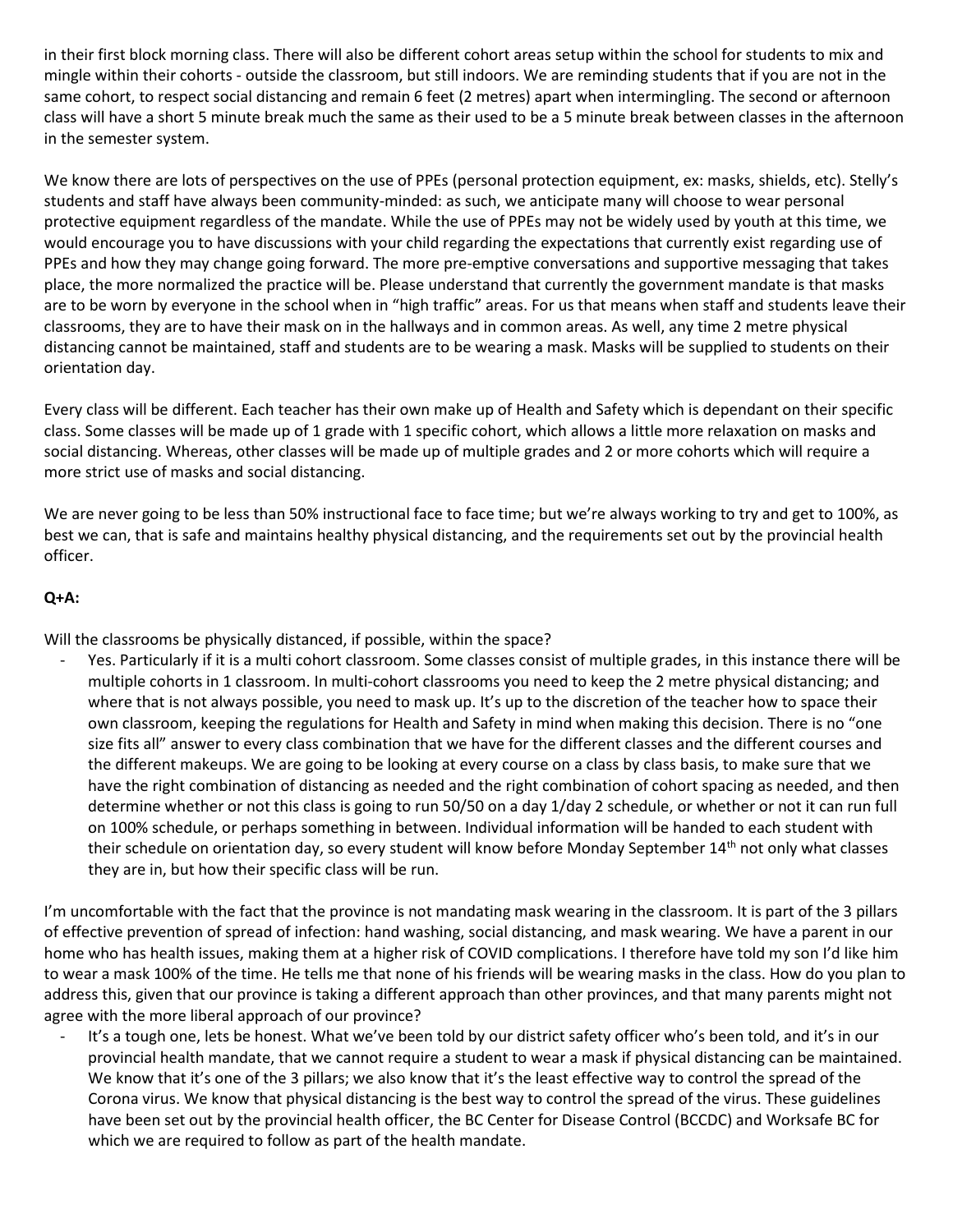- The other point that always comes up when this question is asked, is transmission rate and the science behind what happens in kids under 19 and adults over 19. There are a lot of studies coming out of Australia right now; they're currently in their winter months, and in their flu season, and they have kids in school. The last news I've seen (which granted was 2 weeks old) was that the transmission rate from kid to kid in school, is really really low, like in the 0.000 amount. The transmission rate between child to adult is also really really low. The transmission rate from adult to child also really really low, although slightly higher than the other way. That's good information for us; it's something that I know the provincial health officer and her comments is banking on: the science supporting that fact; we're getting these schools going, physically distancing is the safest way to do it, and we're doing that in our classes with our cohort modelling. We're mixing cohorts as little as possible, and where we can't control that, we're masking up.
- The mandate is in hallways and busses, etc. In classrooms there are some teachers that are certainly going to request that students all wear a mask in class, but we cannot require every student to do it. And we don't want to be getting into that push-pull fighting match with a student who is saying for their own family reasons, they're not wearing a mask. We're balancing peoples perceptions, with peoples understanding, with blending of the science, and our mandate at the school. We really have to follow the mandate; and where we cannot accommodate the physical distancing, than we can require a mask. Masks are not required in single cohorts or when physical distancing is capable.
- We will be absolutely 100% supportive of any child that says they want to wear their mask 100% of the time. And there will be many teachers probably wearing their mask 100% of the time. So the modelling will be there as well.

#### But they're kids. How do you get them to physically distance?

When we talk in educational speak, we talk of classroom management and structure. Never has that been more important as we move into a COVID year. Having that classroom management structure well laid out for students as they come into that class right from the get go: "Here are the classroom rules about movement and connection with other people. Here is what we are expecting you to do, when you go out into the hall. Here is what we're expecting you to do, when you go on your break. Here is what we're expecting to happen at lunch." We have a PowerPoint presentation that will be shown to all students in their block 1 classroom on orientation day. It has this exact message outlining what our expectations are for student behaviour. Will we get it 100% right? No. We know kids are kids, and they're going to deviate, or "I forgot" or whatever. This is new for them too. We are going to be supportive in directing and encouraging, in a way that is safe and friendly; but we're also going to really press home that it's a respectful thing. There will be some unlearning of old behaviours and practices and learning of new ones; it'll take some time for us to learn these new practices. It's going to take some patience and constant reminding.

In the classroom, I gather everybody has to sit where they're supposed to sit, there is no goofing around, nobody is going to get up and go where they want; obviously it's going to have very strict rules? Is that how it's going to be?

There will be differences amongst the classes. Part of the cohort learning means that when you are the same cohort there is no requirement or mandate for the distancing to happen because you're in your specific school bubble/group. This doesn't mean they can do whatever they want in class and chaos; but they have a little more freedom in where they go, in that single cohort classroom. Where it becomes more challenging, is when you have 2 cohorts or more in the same class. Then the teachers will have to be firmer regarding the areas students can and cannot move around, what they can and cannot do in the classroom; so that we are keeping those distancing rules in tact.

Let's say that a child does come down with COVID. What will the process be if someone does test positive for COVID? Will it just affect 1 class, the whole cohort, the whole school? What is the thought around how testing will be made available? How long will students have to stay home waiting for test results, knowing that we have that 14 day window?

- One of the challenges in all of this, is we don't have an example to work from. What if a student gets COVID at school? What do we do? We do have a process that we're being asked to follow. When it gets to the point of actual COVID tests, that's actually slightly easier for us, because we're no longer in charge of the process. Public health will step in and direct us, telling us what we need to do. I don't know what that is right now. It's never happened. There hasn't been a test case. What we have been told is, if we do have a positive test, the hope is that the contract tracing will be far easier and quicker to do, having learning groups/cohorts in place. Public health will determine who are the people that may have been exposed to the virus, and then they will tell us the messaging that goes to those people. It is out of our hands as a school and into the hands of public health.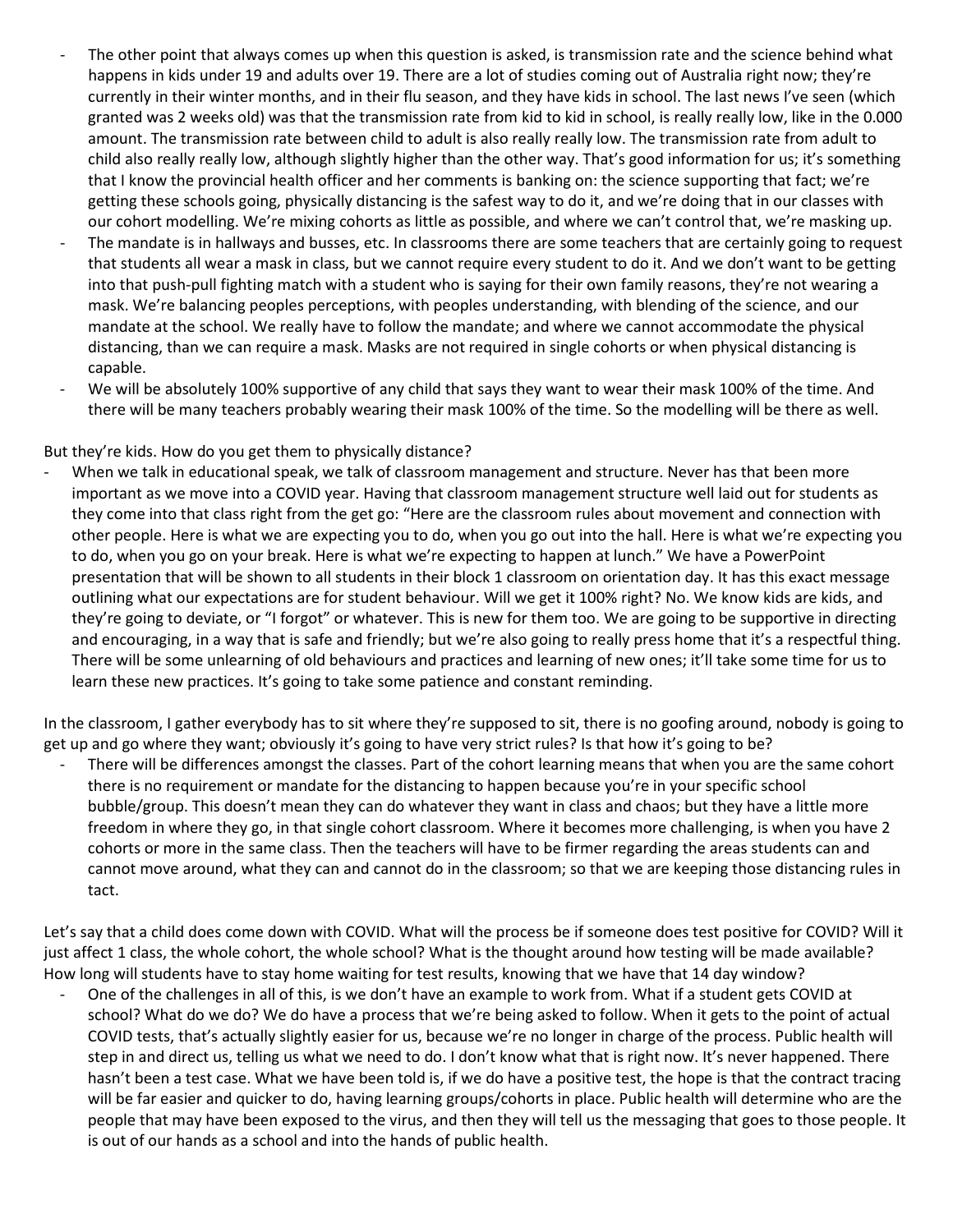If we have a student that is sick, PLEASE don't send them to school! If they have ANY kind of cold or flu like symptoms, PLEASE don't send them to school. Give them that day. They can connect with their teachers to find out what they're missing and try to stay caught up at home. And when they're symptom free then they come back to school.

BCCDC: <http://www.bccdc.ca/health-info/diseases-conditions/covid-19/about-covid-19/symptoms>

Symptoms of COVID-19 can appear up to 14 days after being exposed to the virus.

The symptoms of COVID-19 are similar to other respiratory illnesses including the flu and common cold. The most common symptoms of COVID-19 include:

- Fever (see below)
- Chills
- Cough or worsening of chronic cough
- Shortness of breath
- Sore throat
- Runny nose
- Loss of sense of smell or taste
- Headache
- **Fatigue**
- **Diarrhea**
- Loss of appetite
- Nausea and vomiting
- Muscle aches

While less common, symptoms can also include:

- Stuffy nose
- Conjunctivitis (pink eye)
- Dizziness, confusion
- Abdominal pain
- Skin rashes or discoloration of fingers or toes.

Fever: Average normal body temperature taken orally is about 37°C. For more on normal body temperature and fevers, see HealthLinkBC's information for children age 11 and younger and for people age 12 and older. Infants less than 3 months of age who have a fever should be assessed by a health care provider.

Children have similar symptoms to adults, but are less likely to have fever, shortness of breath or cough. COVID-19 causes mild illness in the majority of cases in children.

COVID-19 symptoms can range from mild to severe. Sometimes people with COVID-19 have mild illness, but their symptoms may suddenly worsen in a few days.

- If your child is sick enough that you're not sure what to do, call 811 (the COVID hotline). They will tell you what to do. If you have contacted 811, and have been asked to get a COVID test, we ask that you inform us at the school. Not that anything changes at school; everything will remain as normal, because we don't know the results of that test yet. You might just have the sniffles, and everything is fine. But we do ask that we be informed, so that in case it is a positive test, then we contact public health and they step in to get their process going for the school.
- We are relying on information from you about the health of your child. We hope you will be open and honest with us. We may ask your child how they are feeling today, but we are not lining them up to take their temperatures upon arrival at school.

If we're being asked to let the school know if our child is going for a COVID test, who do we let know? And how will confidentiality be managed around that?

- Our admin team would probably be the only people that know. When parents call in, ask to speak to one of the administrators: Gord Redlin (Acting Principal), Wendy Laws (Vice Principal), Ryan Braun (Acting Vice Principal). It would be kept between the 3 of us. Each of us will need to know in case, for whatever reason, 2 of us will be away,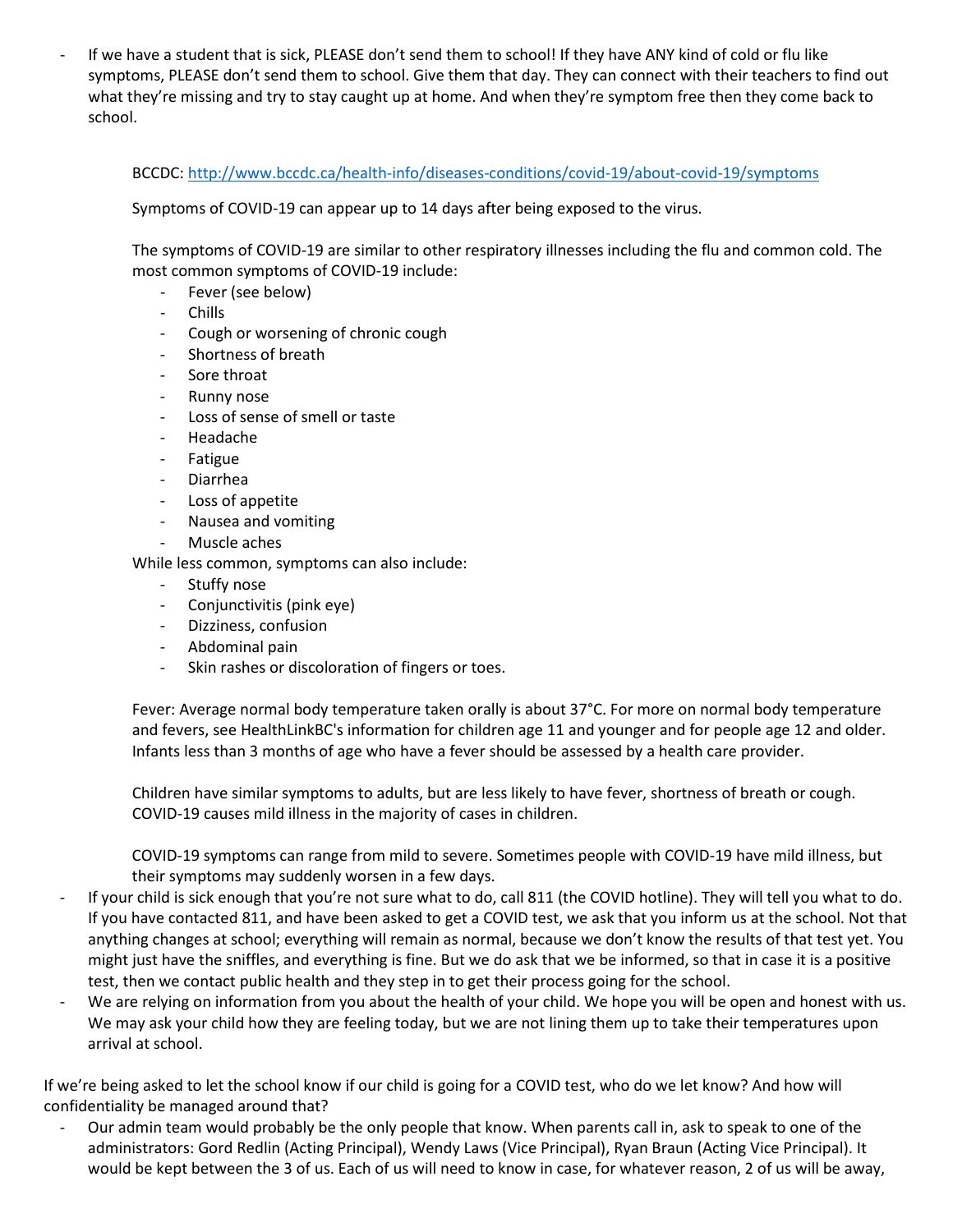the other person would need to know what's going on. There may be a circumstance where we will ask permission to share the information with your child's councillor; maybe that councillor is working closely with the family? It would stay within this small circle and go no further.

What if somebody in that students' family tests positive?

Exponential contact is what we call it when a child has been in touch with someone in their family bubble that has tested positive for COVID. That is really tough for us. The mandate says that we don't have to do anything about that. Our expectation is that if a person in your family circle has COVID, you are taking appropriate precautions not to pass that on to the children in the household, so that the children can come to school comfortably and safely without the virus. We don't even have the right to ask about that. I would hope that families would feel comfortable and confident enough to talk to us about that, so that we are aware of their situation at home; but we do not have the right to ask. Mostly the family will be directed by Public Health as to what they need to do and who needs to be contacted due to the contact tracing with the family.

Let's say a student is ill, and will be away from school for an extended period of time. We only have 10 weeks per course. How are students to stay on top of things academically? What is the procedure for making sure students are supported educationally should they be required to stay at home for a number of weeks?

The most important thing is clear communication with the school, and with the teacher as soon as possible. Teachers may be able to put a package together to send home for a child to work on independently. If the child is not well enough to work at home, it's a real struggle. If the illness lasted for an extended period of time (2.5 weeks of this current Copernican model of school), we will have to look at a medical withdrawal from the course(s). We would hope that it would not come to that. We will do everything we can to keep in communication with the student and the family, and stay on top of the situation as best as we can. The ultimate goal is to have the student return to school as quickly as possible and get caught up from where they left off. It's not ideal, but we are not going to abandon the child; we'll do our best to support the child.

Will students be using lockers? Do they bring their backpacks?

Yes. We want to provide lockers for our students. They will be given out in areas that match the student cohorts. If they chose to use one, they are welcome to. If they chose to carry a backpack, because they only have 2 classes now, that's fine too. In the narrow hallways, lockers will not be available; only in the open areas. Every 10 weeks when our quarters change, students will be asked to clean out their lockers. Custodial staff will be cleaning and fogging all the lockers on the quarter turn around day. Students will receive a new locker in the following quarter.

What about extracurricular activities?

While community sports has had a bit of a restart, so far there has been no such start in schools. Most of our fall sports are definitely on pause, not happening. Some sports might be able to do something by remote sites because of the nature of the sport, for example rowing: this will not take place on the water at the lake, but instead students can safely distance themselves apart from one another on a stationary rowing machine, whether outdoors or in the gym. They can record their times and distances through the machine itself with ergometers and create competitions within the sport. We are hoping to find creative ways like this to reengage kids in their sport at the school level, within their cohorts - nothing confirmed yet; but lots of ideas floating around. There will not be any inter-school competitions right now.

How will band take place?

Band is up and running as per usual. We will be supporting students with cleaning their instruments more frequently and efficiently. Choir will continue with safe distancing.

While we currently may not have that many cases on the island right now, what is the plan if our COVID case numbers do spike up as predicted this fall/winter, and we are pushed back into phase 3 as was in June? Is the school ready to make the flip or transition back to 100% at home again?

When we began building the new timetable for the school, we were strongly advised to build a timetable that could easily switch back into Phase 3. With our schedule now, with 100% in the morning, and possibly 50/50 in the afternoon, we can easily go to a 50% model, where students are here one day and not the following day, by changing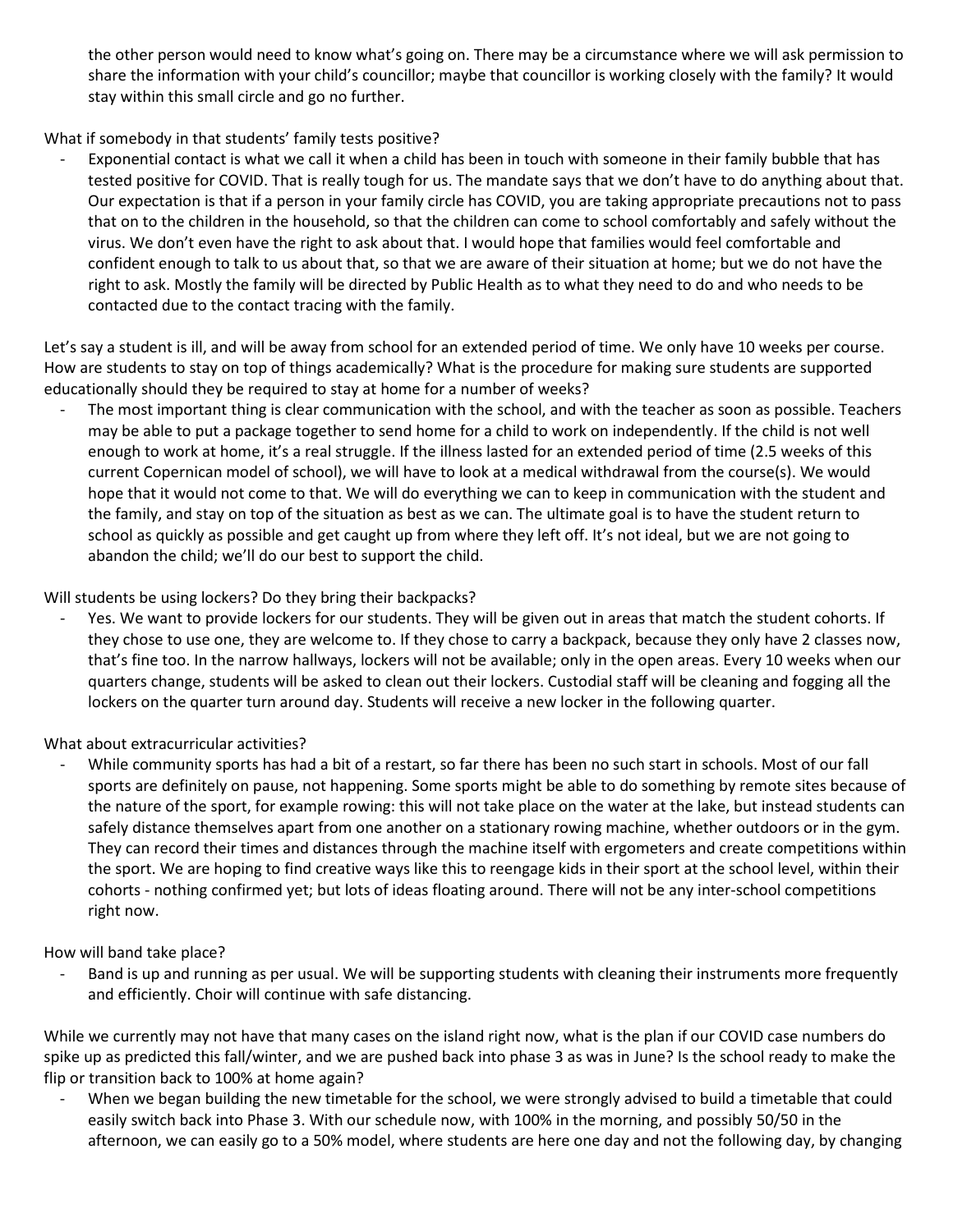the morning to a 50/50 schedule as well. So we can easily flip into a stage 3 model or even a stage 4 model tomorrow if we had to.

If we had to go to 100% at home again, it wouldn't be as big a challenge as we have already done that in the past.

Could we ever be 100% at home ever again?

- Yes. There are many different contingencies for pretty much every different scenario that could happen.

### **Timetables Overview:**

As you may or may not know, timetabling in a Secondary School begins in earnest during March, just prior to Spring Break. Student selections and computer simulations are used to construct a timetable that accommodates as many student requests as possible. From there a manual process is used to address as many individual needs as possible and to construct a staffing model. By early July, the bulk of the timetable has been finalized and some fine tuning is done at the beginning of September. All told, creating a Secondary School timetable is, in essence, a 7 month process.

With the recent Ministry of Education announcement that student learning groups (also called Cohorts) cannot exceed 120 students, we are not able to fully utilize our initial semestered timetable.

This has been the biggest challenge for us since July  $29<sup>th</sup>$  when we first learned about the cohort modeling and the learning groups, as announced by Minister Fleming. This was not expected, it was a surprise to us all; but we learned the parameters, and basically went back to work early to look at trying to take our timetable, that we had in the spring (which was really nicely loaded), and turn it into something new, that would allow for less contact time amongst kids at school. So we are left with the Copernican model, which is not new, and then we overlay cohorts and learning groups on top of that, and it becomes really challenging to fit a square peg in a round hole. We worked really hard this summer, and we managed to come up with something that is going to meet the needs, on a class by class basis; based on the size of the classroom, and the number of cohorts in that scheduled class. There is no one size fits all solution to each classroom; some are easier than others, and some are really challenging. I think we've landed on a good place. For the most part, the vast majority of our morning classes will be 1 cohort in each class, so that would be 100% all kids in attendance. When we go into the afternoon it gets a little trickier. In some of our classes we may have multiple grades which makes up multiple cohorts. So we have to ask if we can fit all 20 students in the same class while maintaining social distancing between each cohort? Our first priority is to try and have all the students 100% of the time; however if we cannot make that happen we will have to look at the 50/50 model where half of the class is here in class and the other half is doing independent studies on a day 1/day 2 model.

The purpose of using a Copernican model is that it allows us to:

- 1. Be consistent with the K-12 Restart Plan, approved by the Ministry;
- 2. Meet Health and Safety requirements;
- 3. Optimize face to face instructional time within the required safety parameters.

The new timetable will look much like the following:

Quarter 1: September 14 – November 13

At the midpoint in the Quarter, classes "flip" between Face-to-Face to Blended



\*For multi-cohort classes - Masks and Physical Distancing may be necessary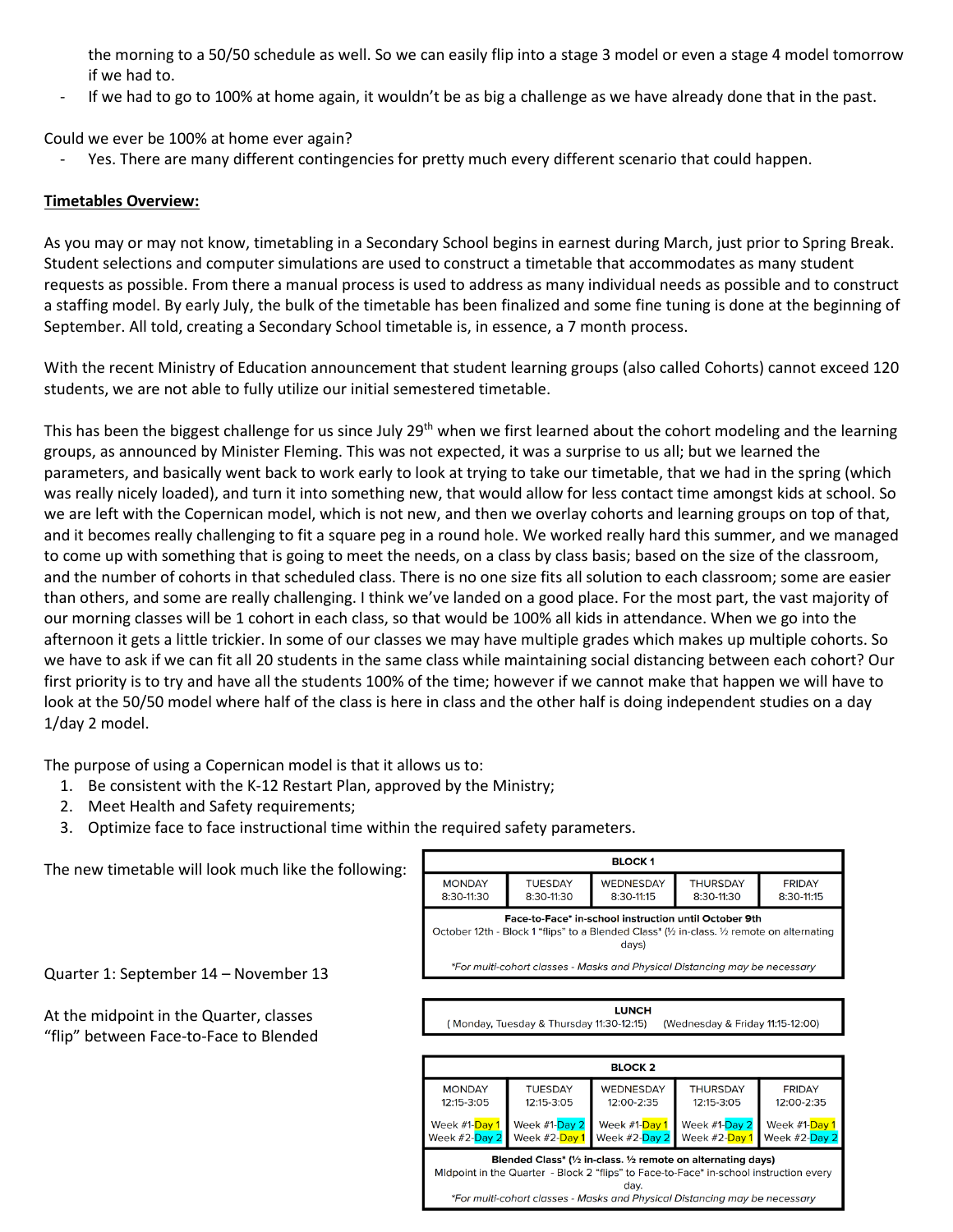This new schedule will have students receiving in-class instruction while attending 2 classes each day for an approximate 10 week term (referred to as a 'quarter'). The school year will contain 4 quarters. Some students will also be scheduled into classes outside the schedule, such as Leadership, Yearbook, Music.

For the first half of each quarter, students will receive daily face-to-face instruction in their morning class, with their afternoon course being a blend of in-person classroom instruction (2 to 3 days per week) and self-directed study at home (the remaining 2 to 3 days of the week). This modification will enable the blended class to be divided into 2 groups attending on alternating days, thereby permitting physical distancing to be achieved within the multi-cohort classroom.

At the midpoint of each quarter, our intent would be to switch the full-time in-class morning block to blended instruction and the class that the students had been attending on alternating days in the afternoon would receive daily face-to-face instruction for the remainder of the quarter. This midpoint transition would result in students receiving an equal amount of in-class instruction in both courses.

Please understand that self-directed study at home is NOT remote learning/on-line learning as per last June. Rather, selfdirected study is independent work at home and a continuation of what was taught during their face-to-face instruction the previous day.

Once the quarter is over and the 2 courses are completed, students will begin 2 new courses for the next quarter.

We hope you can appreciate that a school-wide timetable reconstruction in a 3 week period is a monumental task; particularly when the task is based on a new type of schedule, when many students don't take courses in their grade cohorts, and when many students are enrolled in multi-grade level courses.

We are doing our best to honour student requests while meeting already committed staffing obligations. While we will do our best to attend to student course change requests, parents and students can expect course offerings not to be altered in order to maintain Ministry of Education guidelines and to adhere to the COVID-19 Health and Safety guidelines. Depending on the schedules generated, some students may choose to take courses the following year or through a Distance Education School if a timetable course change cannot be accommodated.

The courses that your child received in the June timetable are not changing. We are simply taking those courses, and instead of being 2 semesters with 4 courses in each, we are turning that timetable sideways to break it up into 4 quarters with 2 courses in each. We're not expecting a whole lot of course changes. Our goal is to keep it as easy and simple as possible. We are not able to accept requests to stay with a friend, because of the cohort balancing. If we can do it easily, we'll do it; but if it disrupts the balance, then unfortunately we'll have to say no at this time. We are not anticipating many changes at all, because we are keeping the classes the same as June, as best as possible. They may just be at a different time throughout the year now.

The Copernican schedule has also been selected in the event that we receive a directive from the Ministry of Education to move back to Phase 3 - a combination of in-class and remote learning. Students/parents may find the Copernican schedule helps in managing workload and in planning access to technology should we find ourselves in a remote learning environment.

If you have any concerns about individual classes, please bring them to Gord Redlin. He, the teachers, counsellors and administrators are working hard on creating the best class schedules as possible. There is sound rational for each and every class make up, we are not taking it lightly. We are making sure that safety is key to maintain that physical distancing.

# **Q+A:**

Will the entire school attend in the mornings?

Yes. Except for a couple of classes.

Will kids in Different cohorts be able to socialize indoors outside of the classroom?

Yes. We will encourage students to go outside. Students in different cohorts will be able to talk to one another and still remain 2 metres/6 feet apart. Inside the school, if they are not in class, we are asking kids to respect the different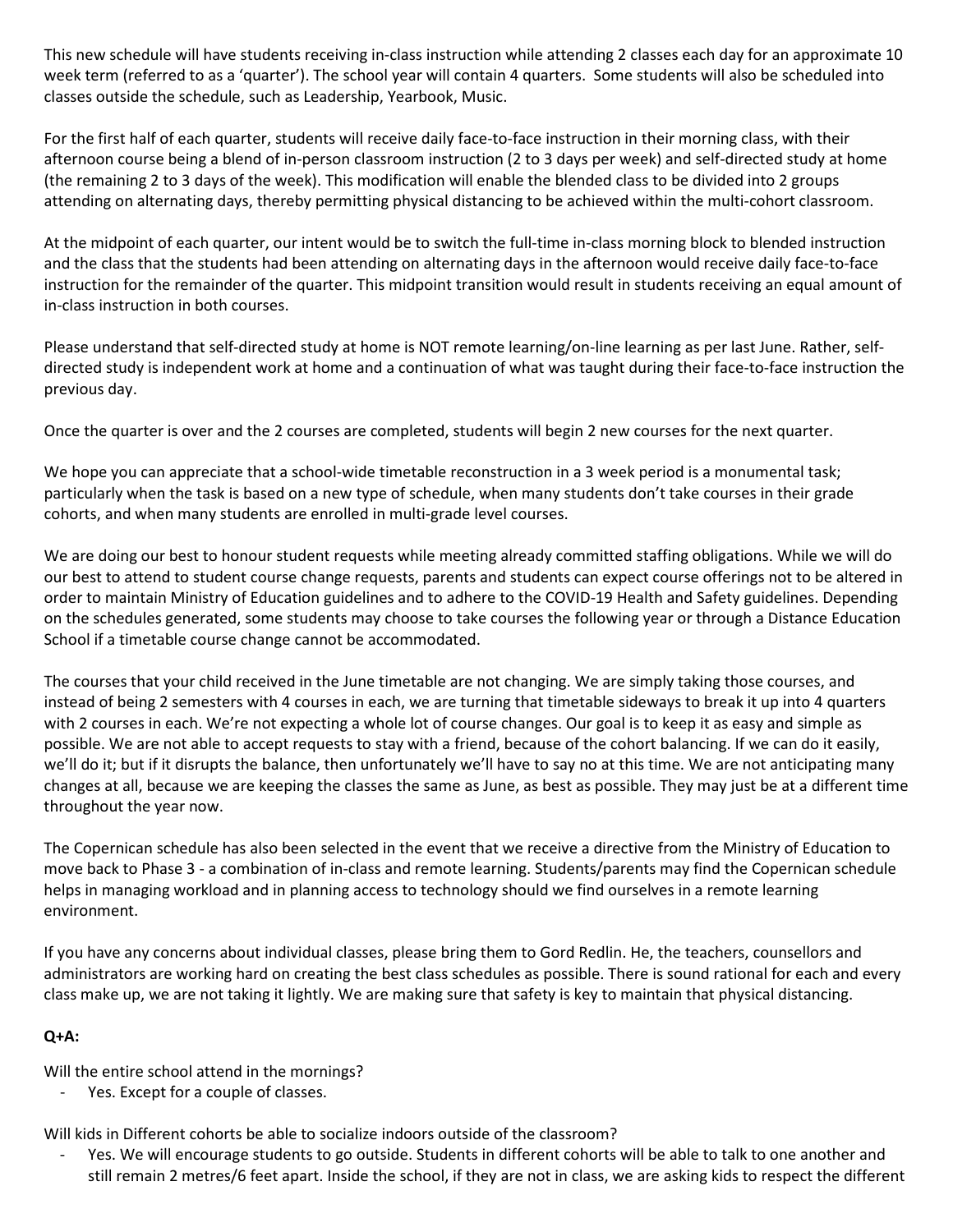cohorts and use social media or cellphones to communicate; otherwise make plans to meet up outside maintaining the 2 metre physical distancing.

Why is there full time schooling for 1 month then switching to a blended model? Do you think its possible for kids to focus for 3 hours on 1 subject? Attention and focus typically falls away after 55 minutes. Are there going to be gaps or breaks in the morning in order to keep the kids focused?

Certainly it's a challenge, but we figure it's the less of evils; it's the best model that we can come up with given the Health and Safety of our students and staff. It's better than doing a 1/8<sup>th</sup> model, where students would be asked to do 1 course only, all day for 5 weeks - that's really hard educationally. The semester system, or full year system with rotating schedule, has too much movement of students. We're trying to balance the Health and Safety with the educational methods in this. We (teachers) will be building into the classroom some sort of separation point every 45 minutes; a diversion, change of direction, a break of some sort to recapture or refocus the kids attention (not that different than what is done at the mid-point of an 80 or 85 minute class in a semester class). In addition to these separation points, we will also be having a 15 minute break or recess at some point in the morning class, and again in the afternoon class but only shorter. We will be staggering 3 different time slots for these breaks, so it lowers or minimizes contact between students in hallways and outside.

Will the blended model provide the same amount of education to meet year end exams?

- Exam structures as we have known them are going to be different this year. We do not have an exam week because we don't have a semester end. Students are not expected to prepare for an exam 2 or 6 months later. At the end of 10 weeks, the classes will wrap up; and if there is an exam, students will take it at such time. We won't be having a semester final, or a year end final. There may be teachers that run a quarter final; with having a longer block it allows them to run a more formalized exam, specifically for grade 11 + 12s in preparation for post secondary education. But we are always looking at other ways students can demonstrate their knowledge in a course, and not just with having a final exam. We will be having a quarter turn around day, where students will not be expected to be in class; this provides an opportunity if needed for students to get all their possible missing assignments handed in to teachers or makeup something they may have missed for whatever reason.
- When we are talking about AP courses, those usually run year long. So in a Copernican model those courses will be run over the span of 2 quarters, not just 1. We also have some courses, like for example English/Socials 9, which previously ran as a year long course. These courses will also run over the time span of 2 quarters. It may feel similar to the semester system, in that for example they may do English in the first half of the class and Socials in the second half of the class for 10 weeks (Quarter 1). Followed by 10 weeks of different classes (Quarter 2). And then again English in the first half of the class and Socials in the second half of the class for another 10 weeks (Quarter 3) to finish off the course.

How will busses run on the 50/50 timetable?

- Morning and after school busses will be the same times as last year. There will be an extra bus taking students home at lunch if they have a day 1/day 2 schedule for their afternoon class.
- Bus passes will be mandatory for COVID tracing.
- Busses will not allow students to vary from their regular routes. Students will not be allowed to catch the bus to a friends house, or dance class, or Panorama etc… It will STRICTLY be: home to school, school to home.

Will Cohorts shift and change throughout the year?

There are 8 cohorts in the school for each quarter: 2 in grade 9, 2 in grade 10, 2 in grade 11, and 2 in grade 12. While the classes and specific students in each class will change, there will continue to be 2 cohorts at each grade level. The students within each of their grade level cohorts may change when a new quarter begins.

How many students in Stellys? How many chose to do remote learning?

- Our population is around 840 students; 92 (at this time) have chosen to do remote learning. Provincial average is about 20% remote learning; Stelly's is about 11 to 12%. It will not affect our staffing at the school at this time.

Will the timetable for remote learning be the same as in class learning or will it look different?

- The teachers at Stelly's will not be the teachers for remote learning. A teacher will be assigned at the district level. Because of this, we have no idea what the timetable will look like. It will be run like a different school within the